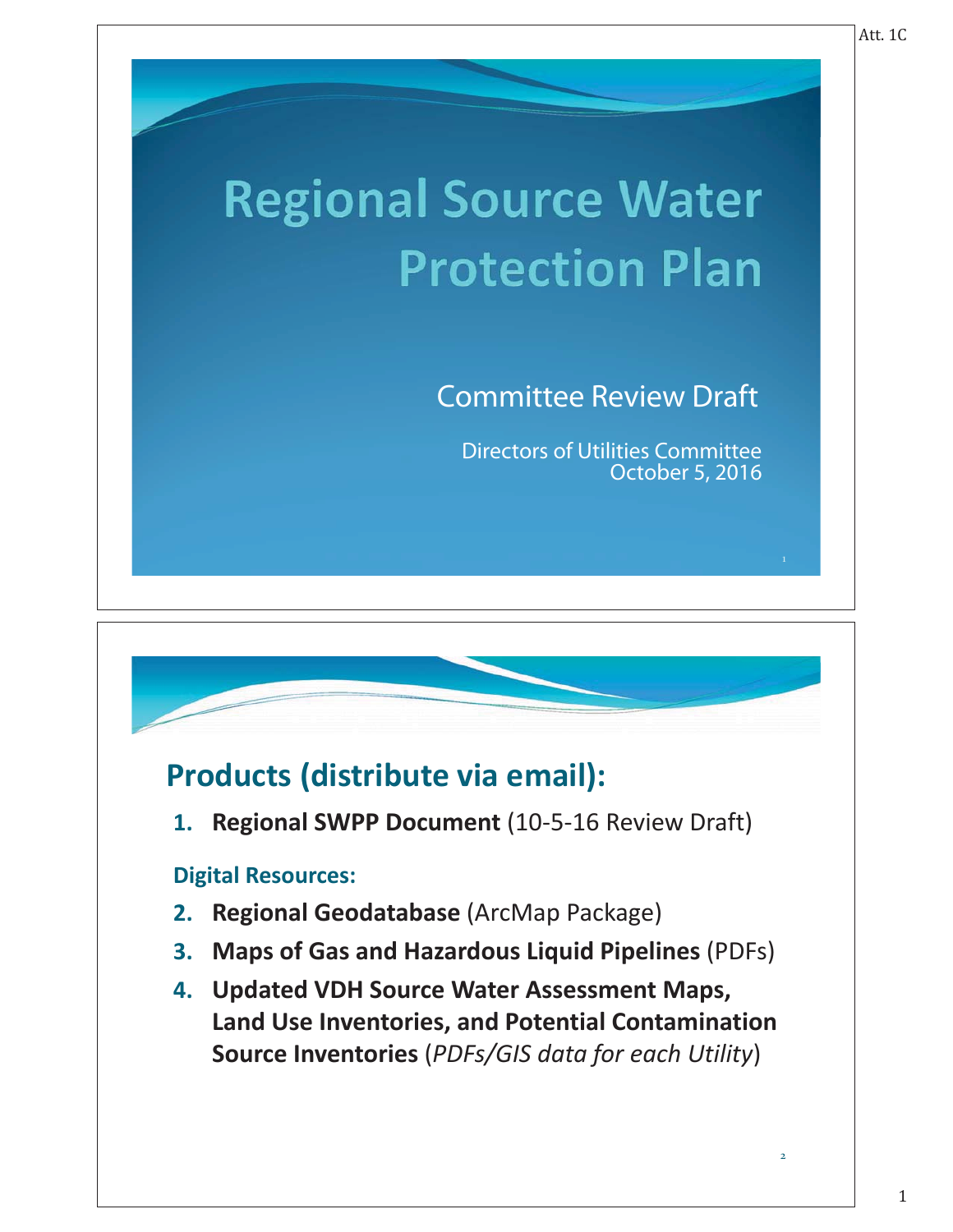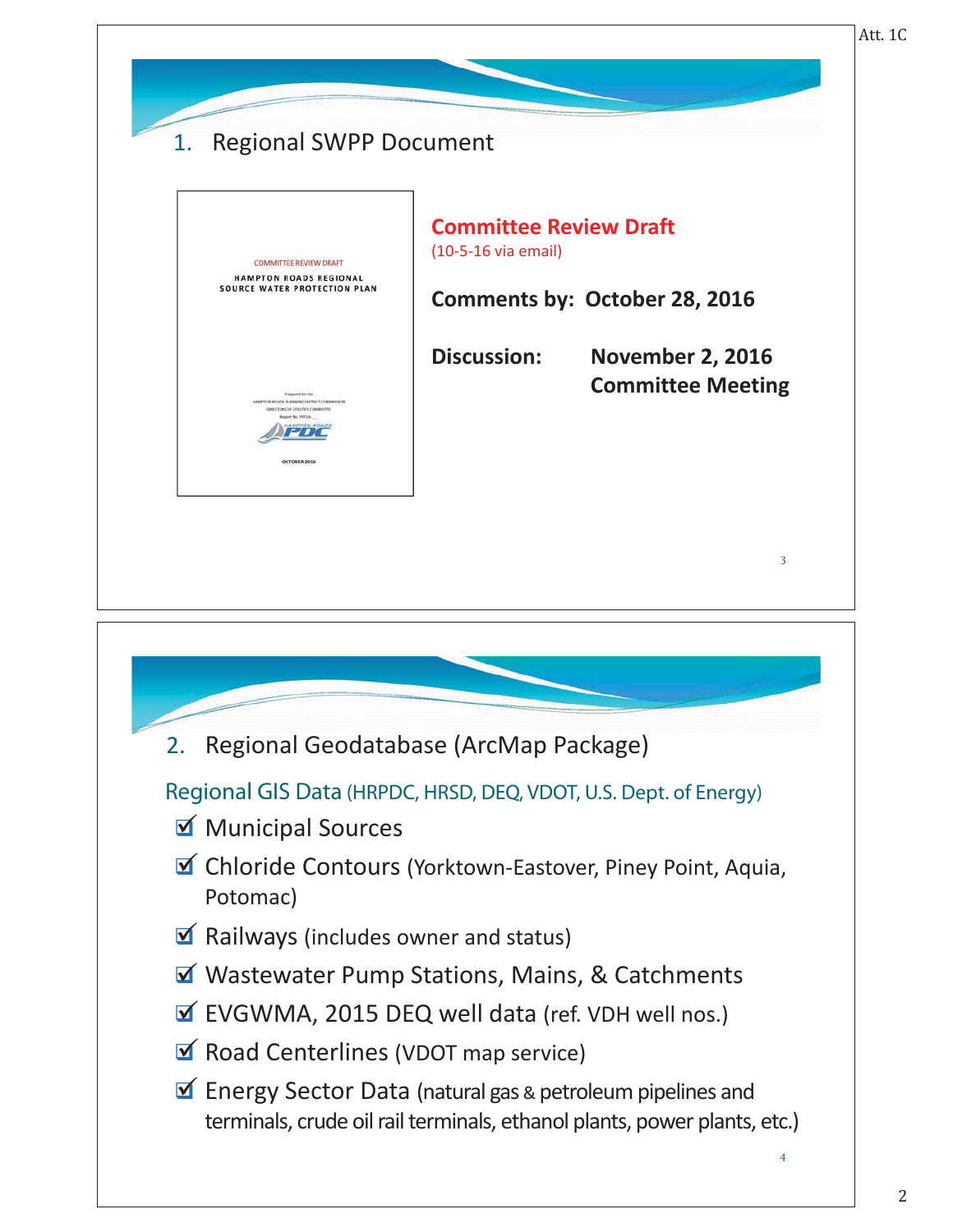# 2. Regional Geodatabase (ArcMap Package)

#### **VDH SWAP GIS Data**  $\mathcal{L}$

- Sources (intakes and wells)
- SWAP Zones 1 and 2 (surface water only)
- Reference:
	- Impaired Streams
	- Impaired Waterbodies
	- Land Use/Land Cover
	- Soils
	- $\bullet$  Roads
	- Rails (VDOT data)
- Potential Sources of Contamination (PSCs):
	- Airports
	- Boat Ramps
	- Golf Courses
	- Hospitals
	- Industrial Sites
	- $\bullet$  Landfills
	- Marinas
	- Mines
	- RCRA Sites
	- Storage Tank Releases
	- Superfund Sites
	- Tire Piles
	- Underground Injection Wells

5

• NPDES Discharges

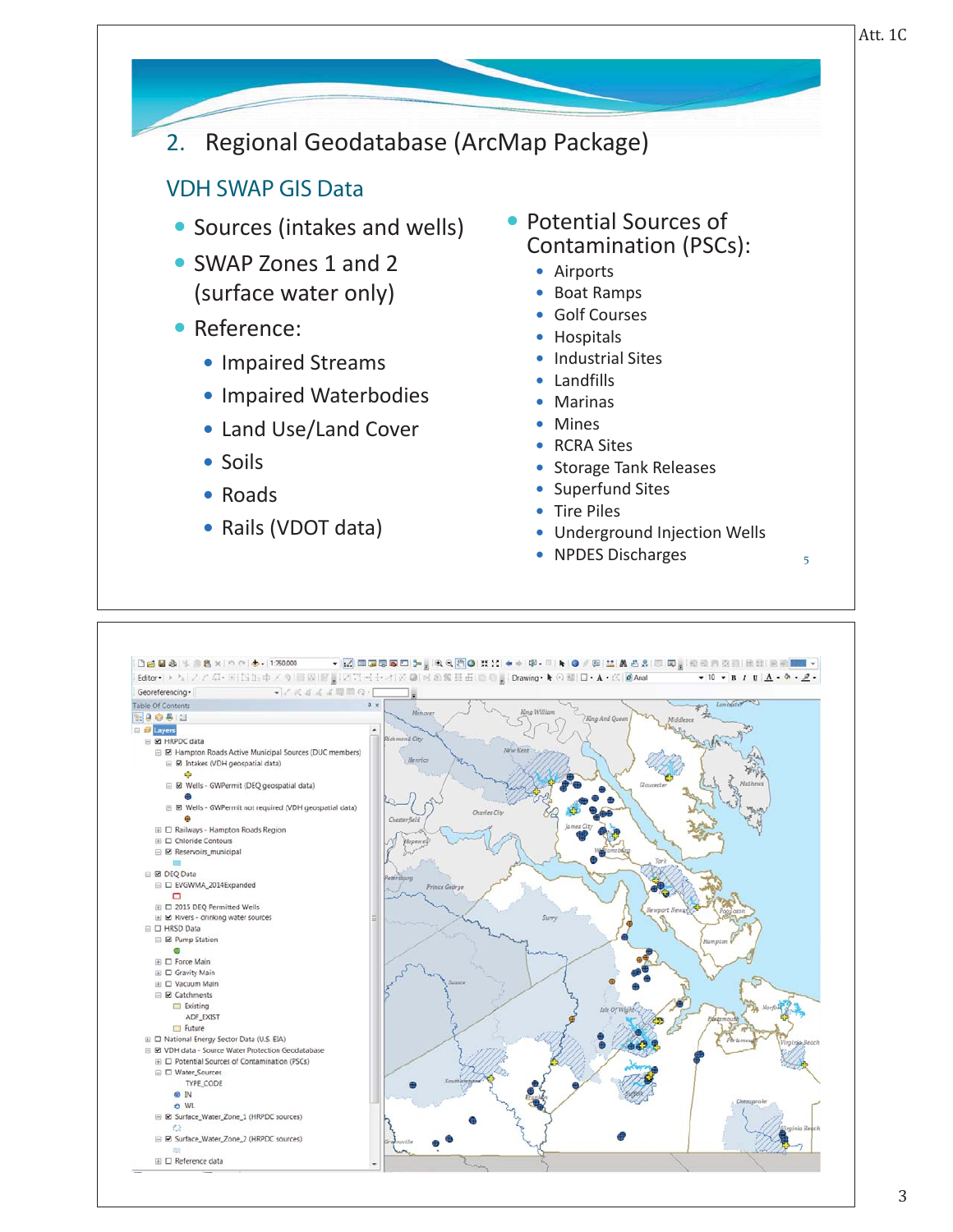